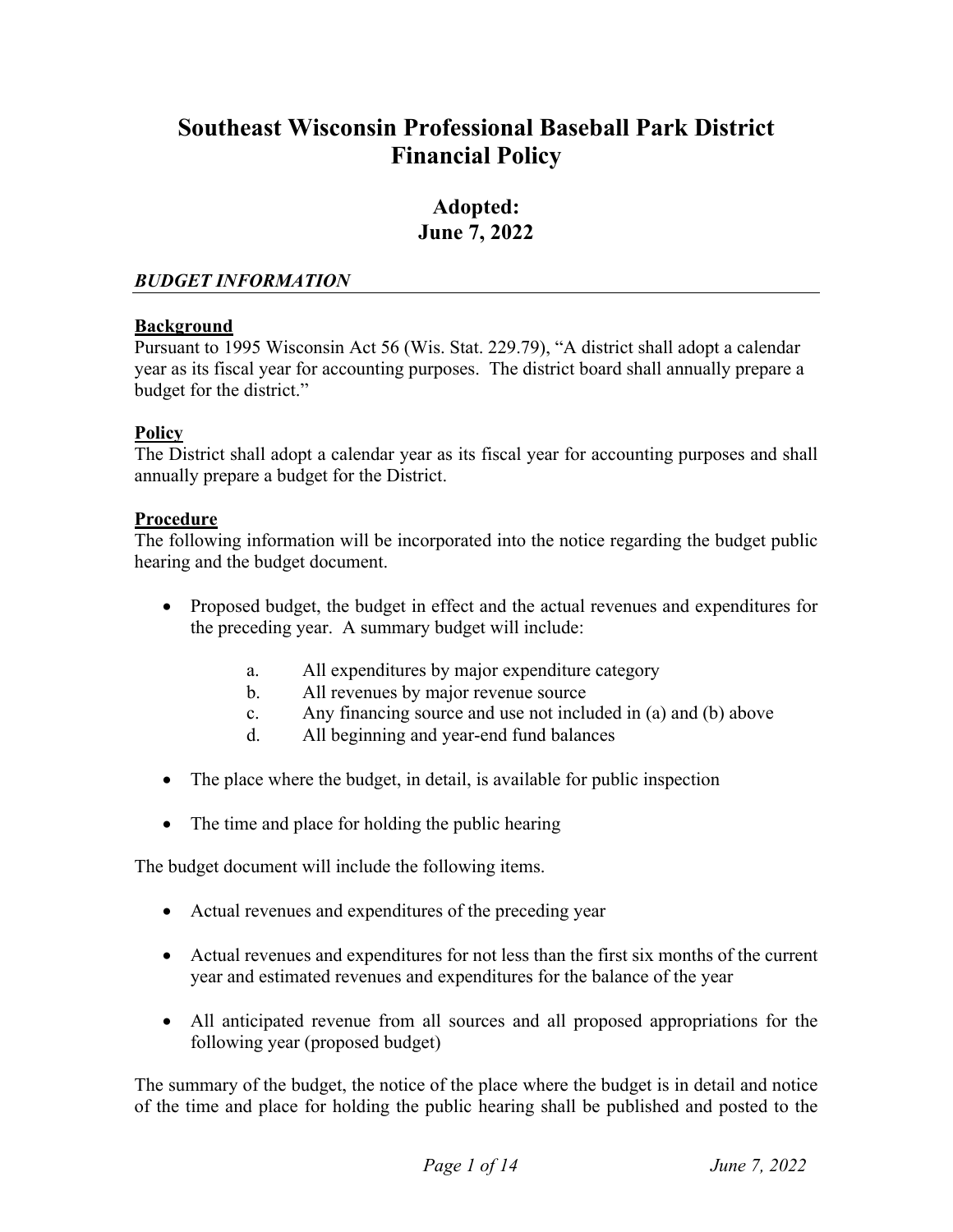District's website at least 15 days prior to the time of the public hearing. The budget must be formally adopted by the Board of Directors.

#### *ANNUAL BUDGET*

#### **Background**

Pursuant to 1995 Wisconsin Act 56 (Wis. Stat. 229.79), "The district board shall annually prepare a budget for the district. Rates and other charges received by the district shall be used for the general expenses and capital expenditures of the district and to pay interest, amortization, and retirement charges on bonds."

#### **Policy**

The District shall annually prepare a budget. Rates and other charges received by the District shall be used for the general expenses and capital expenditures of the District and to pay any interest, amortization, and retirement charges on bonds.

#### **Procedure**

- The annual budget will include any of the following necessary or applicable major expense categories:
	- o District Operations, Management and Administration & Property Insurance
	- o Debt Service
	- o Annual Maintenance, Repairs and Improvements
- The annual budget will include any of the following necessary or applicable major revenue categories:
	- o Investment Income
	- o Milwaukee Brewers Baseball Club (MBBC) Rent
	- o License Plate Sales
	- o Miscellaneous Revenue
- The major expense and revenue categories may be revised from time to time as circumstances warrant.
- Expenditures that exceed the annual approved budget will be reviewed by the Finance Committee. The District office will keep the Finance Committee informed of budget related issues at its regularly scheduled meetings. The Finance Committee may approve budget changes during the year unless the change represents 10% (ten percent) or more of the budget in the major expense category, in which case action by the full District Board is required.
- All appropriations lapse at year end, however, specific items may carry forward to the next year by action of the Finance Committee. Requests for carry forward of funds between budget years shall be submitted in writing to the Finance Committee for inclusion in the budget resolution.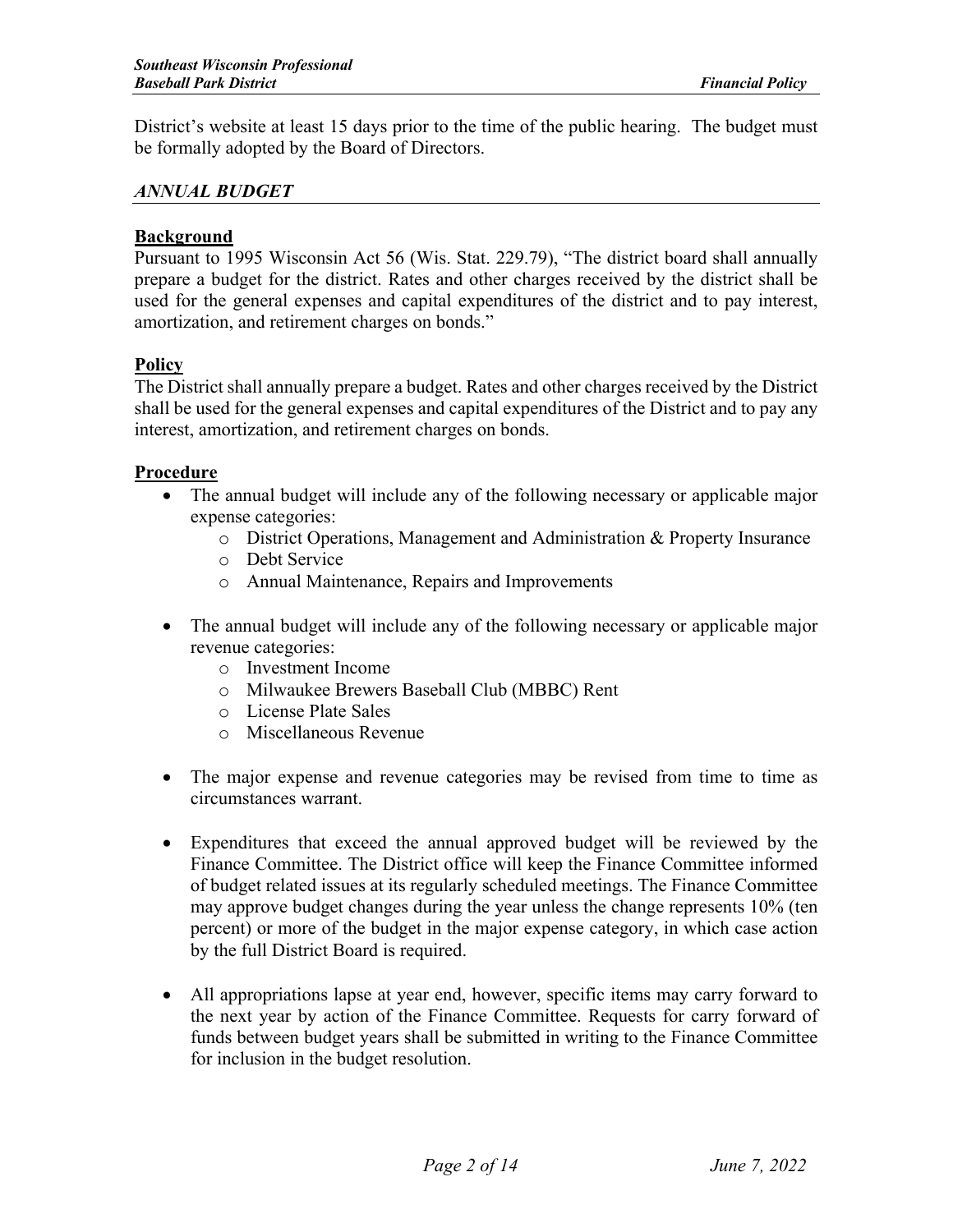- Expenditures must be identified and budgeted for during the budget preparation period by line item accounts. The District office, with the assistance of the District's Accounting Firm, will maintain a budgetary control system to ensure adherence to the budget and will prepare timely, monthly financial reports comparing actual revenues and expenditures to budgeted amounts under the GAAP basis of accounting.
- The District office and the District's Accounting Firm will provide the Finance Committee with reports on the status of the budget.

# *APPROPRIATIONS*

## **Policy**

The District shall spend within the total appropriation adopted for each line item as approved by the District Board. When this is not possible, the Finance Committee must be alerted as soon as an overrun is anticipated.

The Finance Committee may approve budget changes during the year unless the change represents 10% (ten percent) or more of the budget in the major expense category, in which case action by the full District Board is required.

## **Procedure**

- If the District knows in advance that an event unanticipated during the budget process will cause expenditures to exceed the appropriations in a line item, the District office will notify the Finance Committee at the next regularly scheduled Committee meeting. An estimate will be given to the Committee of the amount of the overrun with a plan to offset and/or fund the over-expenditure.
- If the District knows in advance that an event unanticipated during the budget process will cause expenditures to exceed the appropriations in total for all items, the District office will notify the Finance Committee at the next regularly scheduled Committee meeting. An estimate will be given to the Committee of the amount of the overrun with a plan to offset and/or fund the over-expenditure. If the amount represents 10% (ten percent) or more of the budget in the major expense category, action by the full District Board is required.
- If an emergency procurement causes expenditures to exceed the appropriations in total for all items, the District office will report the situation to the Finance Committee at the next regularly scheduled Committee meeting with their recommendation for resolution. The amount of the overrun and a plan to offset and/or fund the over-expenditure shall be provided. If the amount represents 10% (ten percent) or more of the budget in the major expense category, action by the full District Board will be requested.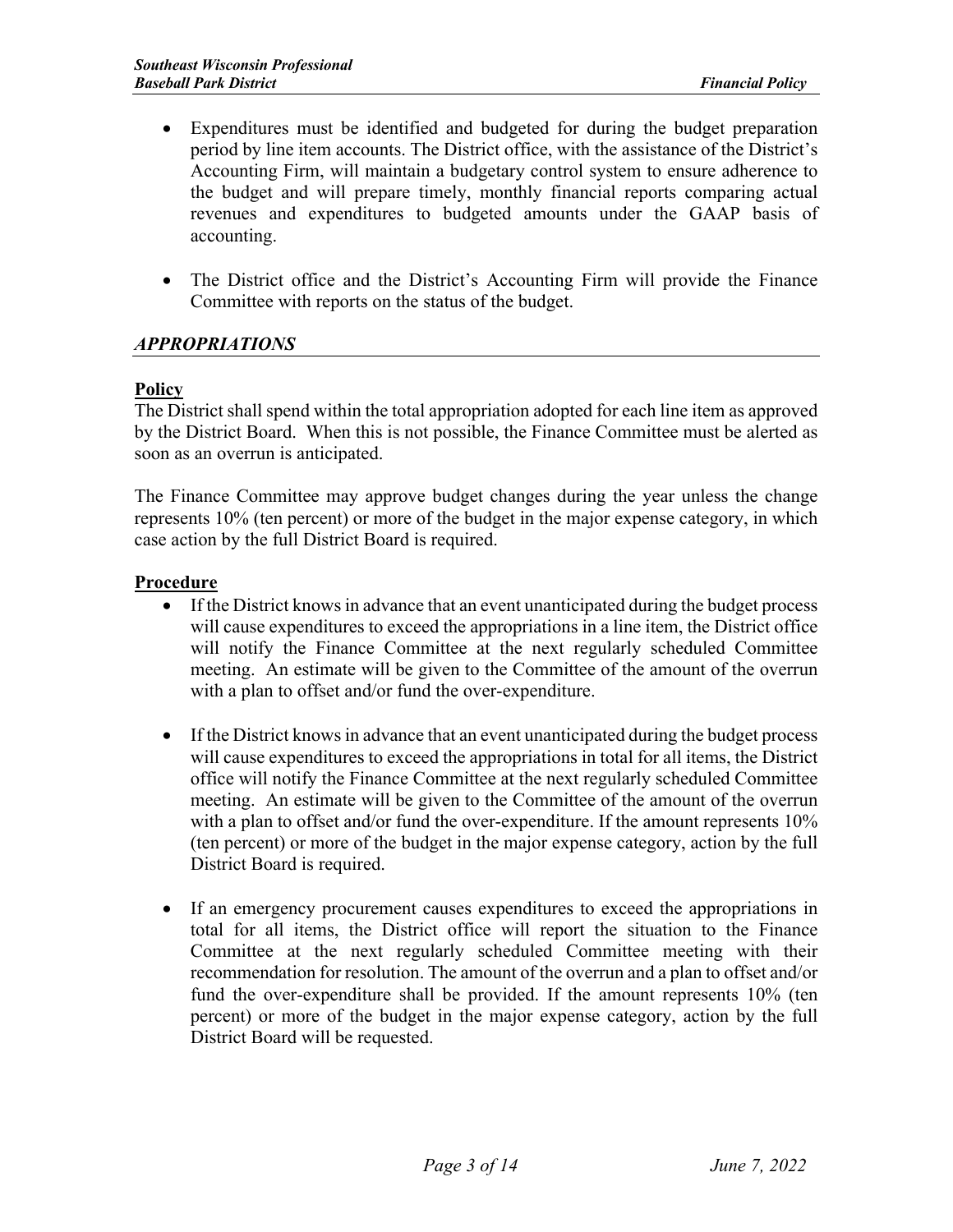## *ASSET – LIABILITY MATCHING FUND*

#### **Background**

Pursuant to 1995 Wisconsin Act 56, and specifically Wis. Stat. §229.685 (2) and §229.76, before making a certification to the Wisconsin Department of Revenue as a precursor for retiring the Stadium Tax, the District must not only retire all bonds issued for the initial construction of baseball park facilities and all bonds issued to fund or refund those bonds, it must also ensure that it has funded a fund for maintenance costs and capital improvements sufficient to meet any maintenance or capital improvement obligations and must make adequate provision for the performance of its contracts.

# **Policy**

The District shall maintain a segregated investment account that contains securities guaranteed as to principal and interest by the United States Government or its agencies. The securities purchased and held in this investment account shall be matched to and committed for the purpose of payment of the following specific future contractual District liabilities: 1) Segregated Reserve Fund (SRF) Deposits 2) Annual Maintenance and Repair Contributions (AMRC) 3) Property Insurance 4) District Operations, Management and Administration. The assets held within this account must be used for its committed contractual liability. The assets held within this account are automatically released from this fund to the Operating Fund upon maturity. Any amounts not utilized for current year obligations can remain in the Operating Fund to offset any future year difference between the amount held in this fund and actual contractual obligations.

#### **Procedure**

- The Chairperson, Treasurer and/or Finance Committee Chairperson, acting alone or together, shall determine the timing and amount of securities to purchase and hold in the Asset – Liability Matching Fund.
- The District office shall work with the District's Investment Manager to purchase the authorized securities.
- The District office and the District's Investment Manager will provide the Finance Committee with reports on the status of the Asset – Liability Matching Fund.
- When the security for a specific contractual liability matures it will be automatically released from the Asset – Liability Matching Fund and transferred to the District's Operating Fund for payment of the liability.
- Any matured funds not utilized for current year obligations can remain in the Operating Fund for payment of future contractual obligations.

#### *STABILIZATION FUND*

#### **Background**

Pursuant to 1995 Wisconsin Act 56, and specifically Wis. Stat. §229.685 (2) and §229.76, before making a certification to the Wisconsin Department of Revenue as a precursor for retiring the Stadium Tax, the District must not only retire all bonds issued for the initial construction of baseball park facilities and all bonds issued to fund or refund those bonds, it must also ensure that it has funded a fund for maintenance costs and capital improvements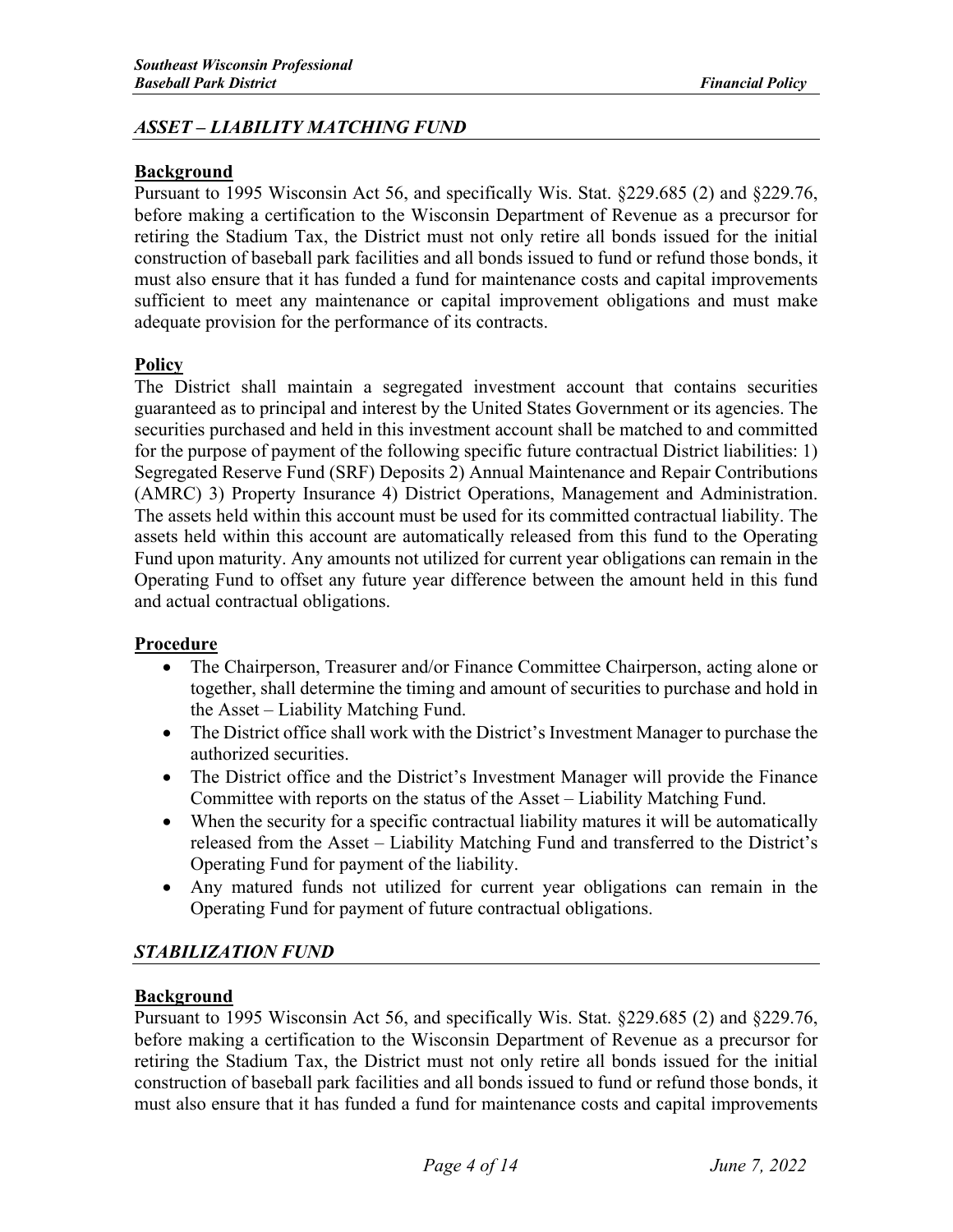sufficient to meet any maintenance or capital improvement obligations and must make adequate provision for the performance of its contracts.

#### **Policy**

The District shall maintain a segregated investment account that contains securities authorized under the District's current Investment Policy. The total amount in the Stabilization Fund at the time of certification of the Stadium Tax retirement was at least \$21,145,000, as recommended by the District's independent experts.

The purpose of the fund shall be to help ensure the District has sufficient funds to meet its future contractual obligations. The Stabilization Fund shall be a committed fund and only be used for the following purpose: to pay any difference between the estimated and actual contractual liability in any given year of the 1) Segregated Reserve Fund (SRF) Deposit 2) Annual Maintenance and Repair Contribution (AMRC) 3) Property Insurance, and 4) District Operations, Management and Administration amount as held in the Asset – Liability Matching Fund.

#### **Procedure**

- The Chairperson, Treasurer and/or Finance Committee Chairperson, acting alone or together, shall determine the timing and amount of securities to purchase and hold in the Stabilization Fund.
- The District office shall work with the District's Investment Manager to purchase the authorized securities.
- The District office and the District's Investment Manager will provide the Finance Committee with reports on the status of the Stabilization Fund.
- The Board of Directors shall authorize the transfer of funds from the Stabilization Fund to the Operating Fund when required as part of the budget adoption or budget amendment process, based on this policy's stated purpose of the fund.

# *MAINTENANCE AND CAPITAL IMPROVEMENT FUND*

#### **Background**

Pursuant to Wis. Stat. §20.395(5)(ij), the District shall maintain a "Maintenance and Capital Improvements Fund" for monies received from the sale of specialized Brewers license plates.

#### **Policy**

The District shall maintain a segregated account that contains deposits from the sale of specialized Brewers license plates. The purpose of the fund shall be to help ensure the District has sufficient funds to meet its future maintenance and capital improvement obligations. The Maintenance and Capital Improvement Fund shall be a committed fund and only be used to pay any difference between the estimated and actual contractual liability in any given year of the Segregated Reserve Fund (SRF) Deposit.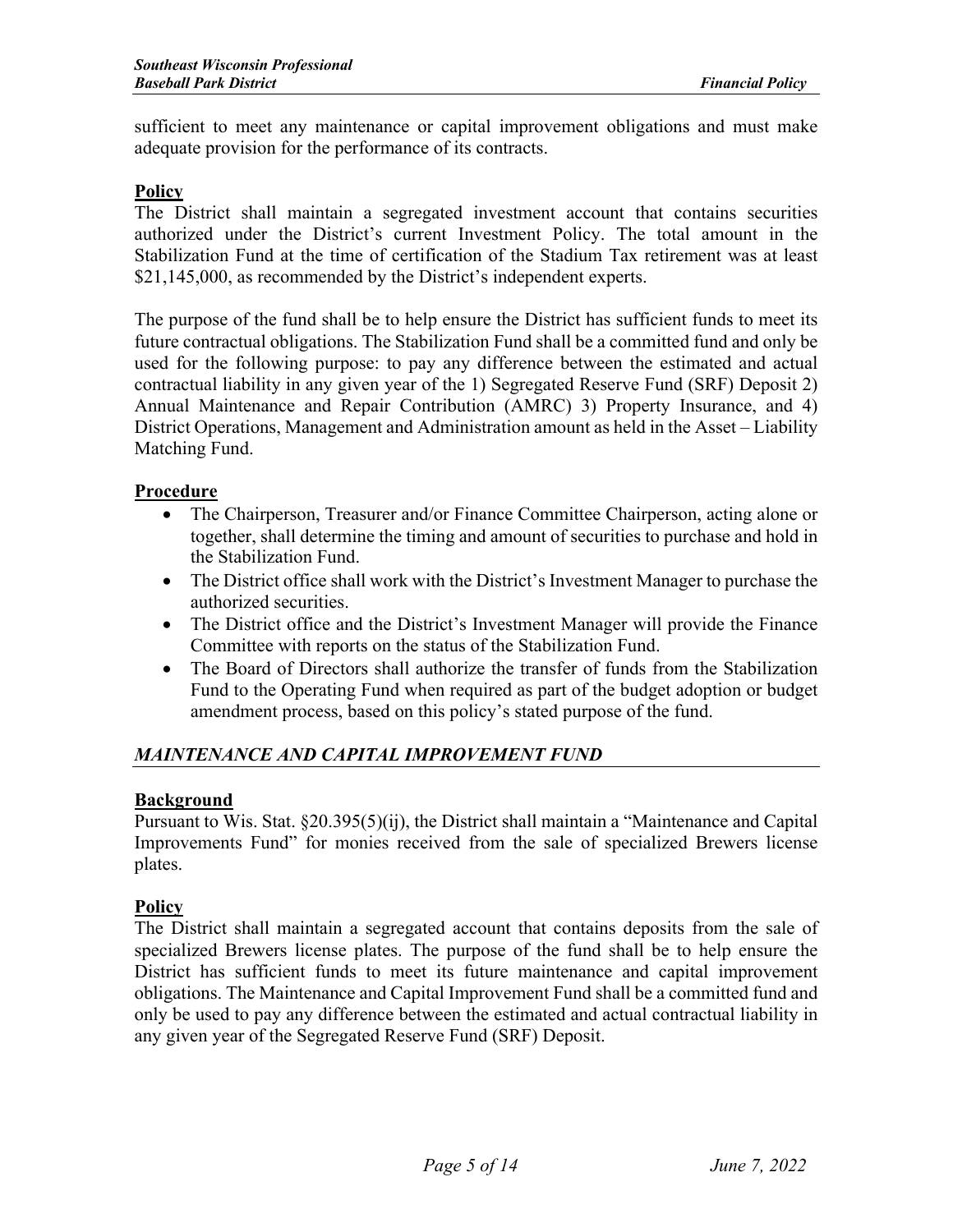#### **Procedure**

- The Board of Directors shall authorize the withdrawal of funds from the Maintenance and Capital Improvement Fund to the Segregated Reserve Fund when required as part of the budget adoption or budget amendment process, based on this policy's stated purpose of the fund.
- The Maintenance and Capital Improvements Fund shall be utilized prior to the Stabilization Fund when there is a difference between the estimated and actual contractual liability in any given year of the Segregated Reserve Fund (SRF) Deposit.

## *PROCUREMENT*

#### **Background**

Pursuant to 1995 Wisconsin Act 56 (Wis. Stat. 229.68 (4)(d)), the District may "Enter into contracts, subject to such standards as may be established by the district board. The district board may award any such contract for any combination or division of work it designates and may consider any factors in awarding a contract, including price, time for completion of work, and qualifications and past performance of a contractor."

#### **Policy**

All District procurements of goods and services shall be obtained within the adopted budget amount.

## **District Funds**

As part of the District's General Fund, the District maintains and tracks two funds used for the payment of District obligations, the Operating Fund and the Segregated Reserve Fund. Any approved use of the Maintenance and Capital Improvement Fund and Stabilization Fund will be done through a transfer to one of these two accounts. See the illustration in Attachment A for additional detail on funding sources.

#### **Operating Fund**

The Operating Fund is used for payment of District Operations, Management and Administration, Property Insurance, and Annual Maintenance, Repairs and Improvements.

#### **Segregated Reserve Fund**

The Segregated Reserve Fund (SRF) is used for payment of SRF expenditures and shall be maintained in accordance with the current Lease Agreement by and between the District and the Milwaukee Brewers Baseball Club.

#### **Procedure**

Before a procurement, the District office will ensure authority for such purchase exists either (a) by virtue of the annual budget appropriation, or (b) by virtue of specific Board or designated Committee action where the item or service to be procured has not been contemplated and provided for in the annual budget.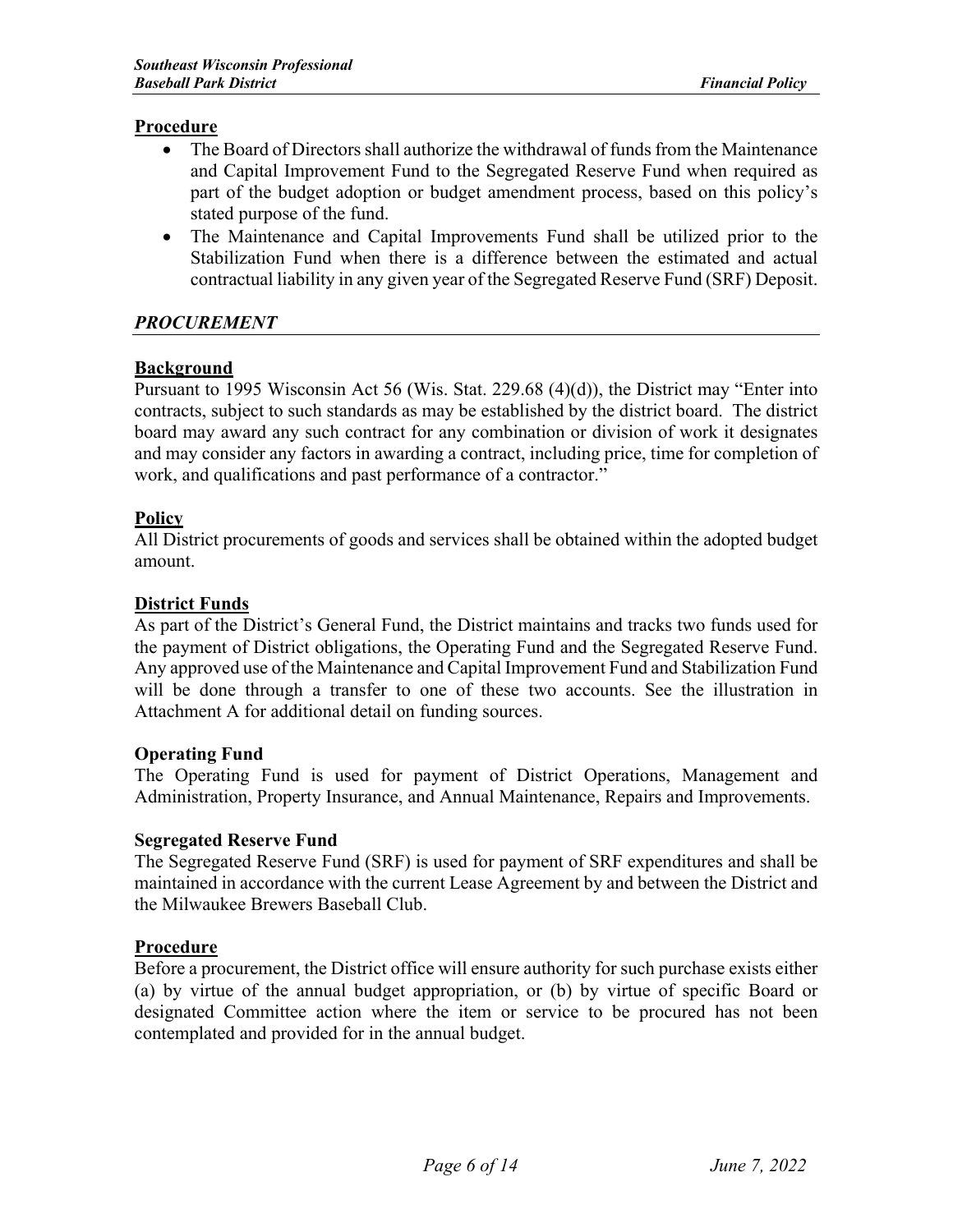## *District Operating Expenses*

District operating expenses primarily consist of utilities, office and computer equipment and maintenance, postage, office supplies, and other such items as necessary for the efficient operation of the District's office. Where applicable, such purchases shall be reviewed from time to time by the District. Authority for such purchases within the budgeted amounts shall reside with the Executive Director.

# *Professional Service Contracts*

Professional service contracts are those contracts which require the services of an outside, independent, professional consultant or contractor. Professional service contracts shall be awarded on a qualification based selection process. On-going service contracts (accounting, auditing, engineering, legal, public communications, etc.) may be extended by dollars and time frames specifically defined when feasible and appropriate. On-going service contracts may be subject to a periodic professional service provider review process as directed and approved from time to time by the District Board or its designated Committee. Authority for the engagement of such services within the budgeted amounts shall reside with the Executive Director.

## *Construction Contracts*

Construction contracts are those contracts which are directly related to the design or construction of Segregated Reserve Fund (SRF) projects.

The District shall seek competitive proposals for all construction contracts estimated to cost more than \$50,000. The competitive proposal process, including, when appropriate, a formal Request for Proposals (RFP) process, may be waived by the Operations Committee. Circumstances that may warrant the District's waiver of the competitive proposal process include:

- 1. The requirement for a unique or unusual level or type of expertise, not readily available within an industry
- 2. The need for historical knowledge or familiarity with a specific issue or circumstance within the ballpark complex
- 3. The requirement of an unusual urgency for specific construction services making the competitive proposal process impractical from a scheduling perspective

Authority for the execution of such construction contracts within the budgeted amounts and consistent with the above guidelines shall reside with the Executive Director.

# *Emergency Purchases or Procurements*

Emergency purchases or procurements are those requests for goods or services which, due to time constraints, do not permit the use of normal requisition procedures. An emergency exists when a breakdown in equipment, withdrawal of a contractor or other unforeseen circumstances cause dangerous conditions to develop, or to maintain the integrity of the facility and/or cost-effective operations. The Executive Director has authority to enter into such purchases or procurements within adopted budgeted amounts. If the emergency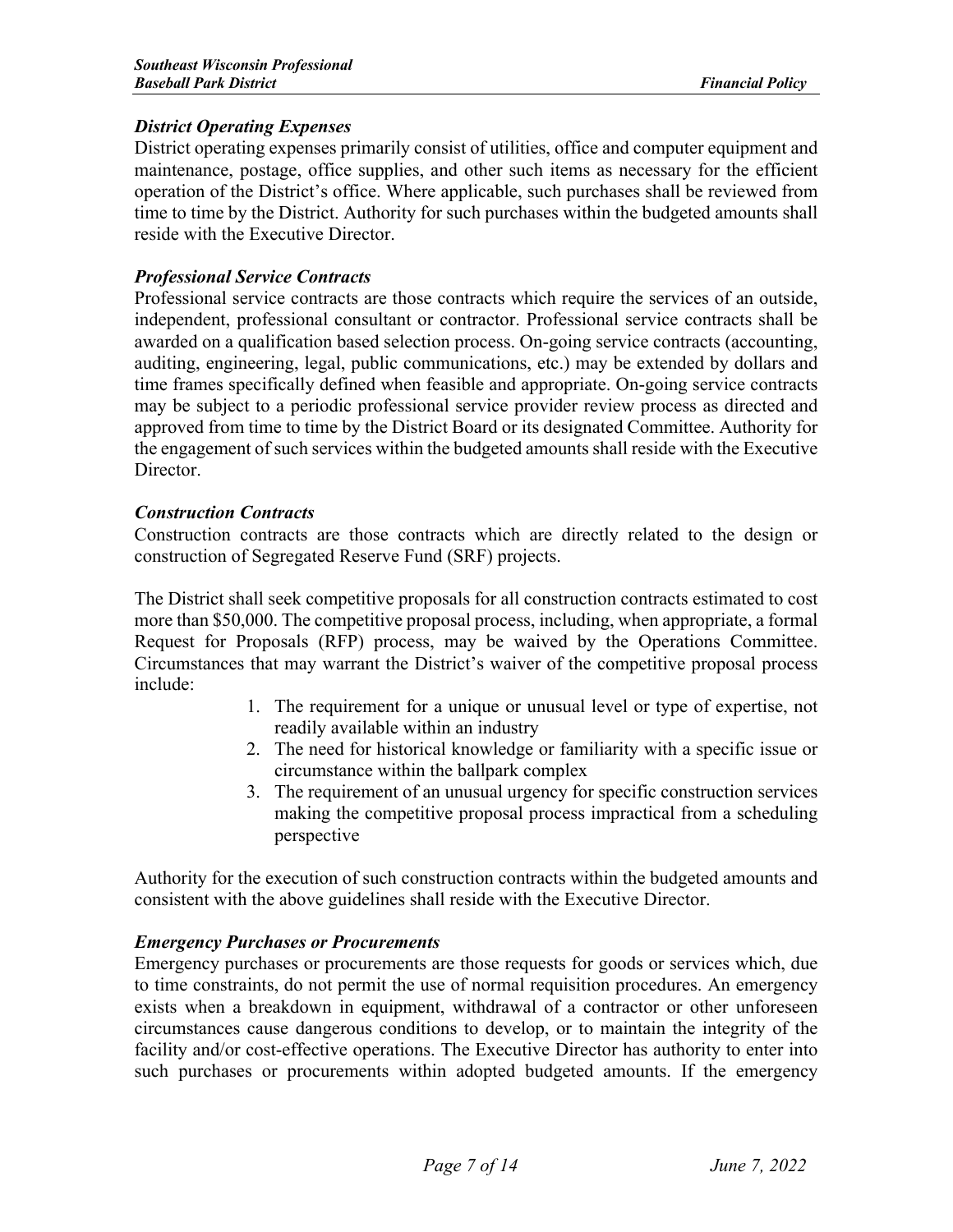purchase or procurement exceeds the adopted budget, appropriations procedures will be followed.

#### *No Personal Purchases*

No personal purchases shall be allowed on any District established procurement accounts*.*

#### *PAYMENT PROCESSING*

The following outlines the procedure for proper payment processing related to the District's operations.

- 1. Invoices are received and logged in at the District's office.
- 2. The expenditure authority information (purchase order amount, invoices paid against purchase order, and remaining expenditure authority) is attached to the invoice. The invoice is routed to the appropriate Project Manager for review.
- 3. The Project Manager reviews the invoice and does the following.
	- Verifies project progress
	- Verifies work identified in the pay request was completed as required and within the terms of the purchase order or contract
	- Verifies that the anticipated diverse firm participation for the purchase is being achieved
	- Identifies and receives from the vendor any documents required as a condition of payment (e.g., Diverse Firm Utilization Form, lien waiver, O&M manual, warranty, etc.)
- 4. When all required documentation has been received and the verification process is complete, the Project Manager initials the invoice.
- 5. The invoice is prepared for processing, and the following will be verified:
	- Expenditure authority exists
	- The Project Manager has recommended payment
	- The invoice conforms to the terms of the contract or purchase order
	- The invoice conforms to the District's Guidelines Governing Professional Service Providers
- 6. When the review is complete, a voucher is prepared.
- 7. A list of all vouchers to be paid and copies of all vouchers is provided to Finance Committee members for review and to the District's Accounting Firm, who will enter expenditure information into the District's accounting system and prepare checks for distribution.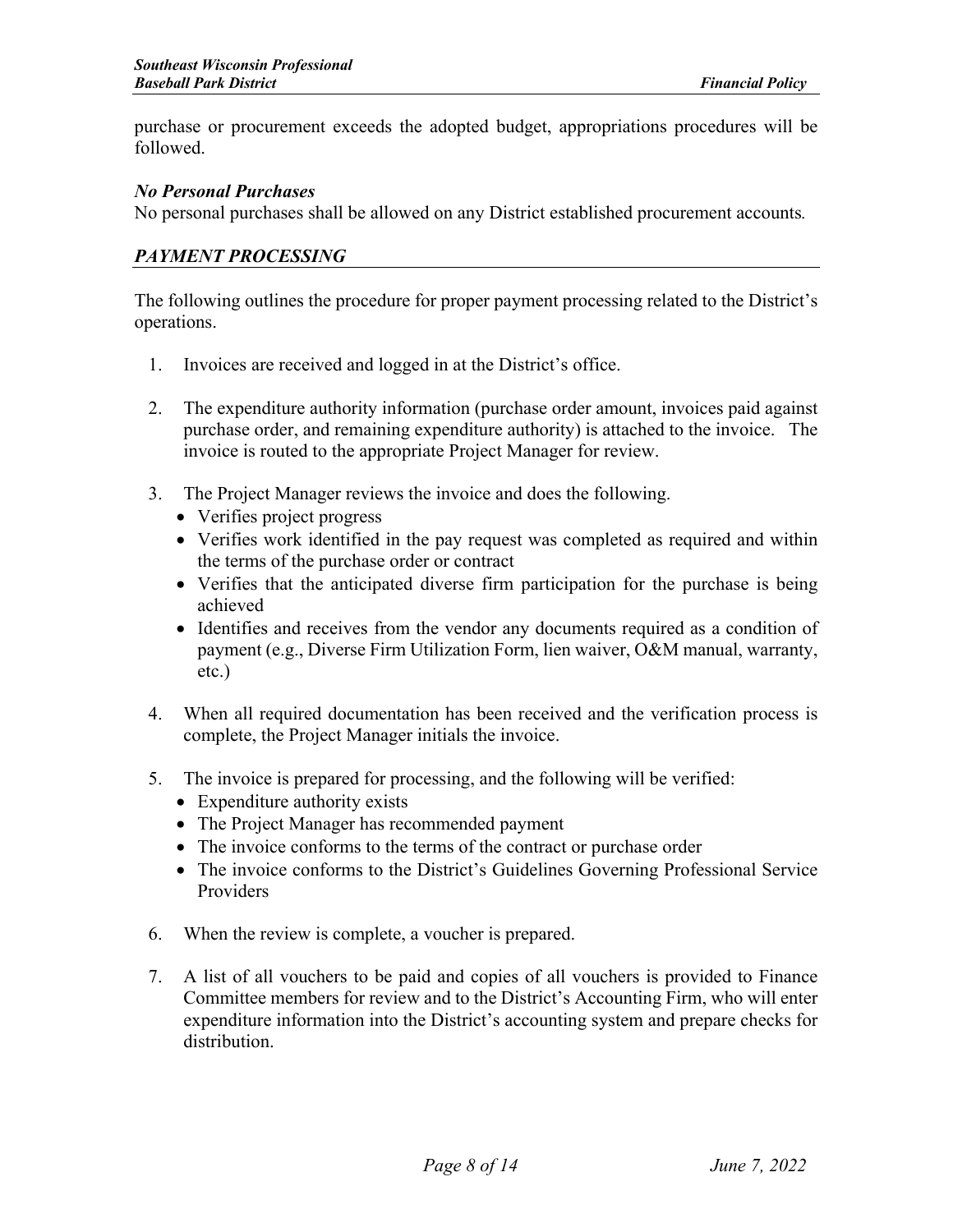- 8. The Finance Committee will approve all vouchers to be paid through a normally scheduled Finance Committee meeting or per Finance Committee Resolution FC-09- 01.
- 9. The District office will ensure adequate funds exist within the District's Operating and SRF checking accounts. If necessary, a fund transfer is made to the District's checking account to cover the corresponding expenditures.
- 10. The following information is provided to the District's Accounting Firm:
	- Individual vouchers and a summary list of all vouchers approved for payment by the Finance Committee;
	- Fund transfer(s)
- 11. The District's Accounting Firm sends checks for the approved vouchers to the District. Checks may only be signed by designated officers of the District as the appropriate District representatives on record at the bank. The District office retains a copy of each check for inclusion in the voucher packet and mails the checks.

For efficiency, and to take advantage of early payment credits or to avoid late payment fees, if contracts are properly executed and annual budgets are not exceeded, the Executive Director is authorized to make payments to service providers or suppliers up to the contracted / budgeted amount prior to approval by the Finance Committee. Any such payments will be included in the next normally scheduled Finance Committee meeting or approved per Finance Committee Resolution FC-09-01.

# *RECONCILIATION AND REPORTING*

# **Background**

Pursuant to 1995 Wisconsin Act 56 (Wis. Stat. 229.79), "A district shall maintain an accounting system in accordance with generally accepted accounting principles…"

# **Policy**

The District shall maintain an accounting system in accordance with generally accepted accounting principles (GAAP).

#### **Procedure**

Statements of all District bank and investment accounts and accounts held by trustees are provided to the District's Accounting Firm directly from the corresponding banks and trustees. The District's Accounting Firm will reconcile the accounts. Bank, investment, and trustee statements are reviewed by the District office for deposit and withdrawal accuracy.

By the  $20<sup>th</sup>$  of each month, the District's Accounting Firm will prepare for the previous month the "Month-end Closing" which will include the review of general ledger coding for all vouchers approved by the Finance Committee and review of bank reconciliations. Upon completion, a Treasurer's Report will be sent to the District.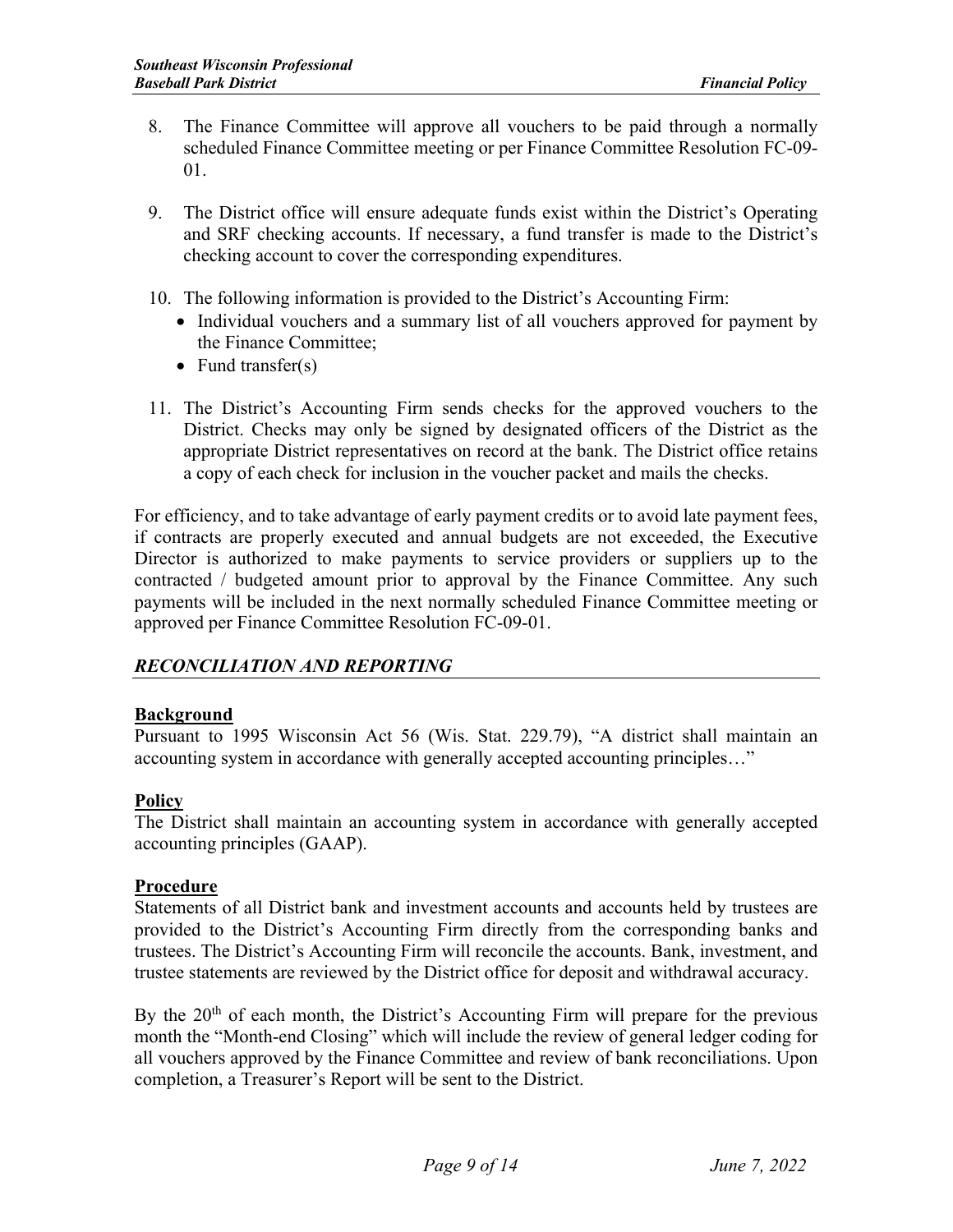The District office will prepare a monthly report that includes the following:

- Current year Operating and SRF budget update
- Treasurer's Report for the prior month ended

#### *AUDIT*

#### **Background**

Pursuant to 1995 Wisconsin Act 56 (Wis. Stat. 229.79), "A district shall maintain an accounting system in accordance with generally accepted accounting principles and shall have its financial statements and debt covenants audited annually by an independent certified public accountant."

## **Policy**

The District shall have its financial statements and debt covenants audited annually by an independent certified public accountant.

#### **Procedure**

The District's Finance Committee is authorized to monitor and administer all financial aspects of the District's operations and expenditures. To this end, the Finance Committee shall annually present the District's independently audited financial statements to the Board of Directors for its acceptance.

## *CAPITALIZED ASSETS*

#### **Background**

Pursuant to 1995 Wisconsin Act 56 (Wis. Stat. 229.79), "A district shall maintain an accounting system in accordance with generally accepted accounting principles and shall have its financial statements and debt covenants audited annually by an independent certified public accountant."

#### **Policy**

The District shall record all assets with an original cost equal to or over the designated capitalization limit for each asset class.

#### **Procedure**

| <b>Class of Asset</b>           | <b>Threshold</b> | <b>Years of Depreciation</b> |
|---------------------------------|------------------|------------------------------|
| <b>Buildings</b>                | \$120,000        | 30                           |
| Equipment                       | \$75,000         | $10 - 20$                    |
| Works of Art                    | \$120,000        | 30                           |
| Infrastructure                  | \$120,000        | $15 - 20$                    |
| <b>Construction in Progress</b> | See below        | See below                    |

*Buildings* includes original construction costs as well as building additions or improvements. *Equipment* includes all machinery and equipment.

*Works of Art* include sculptures and monuments.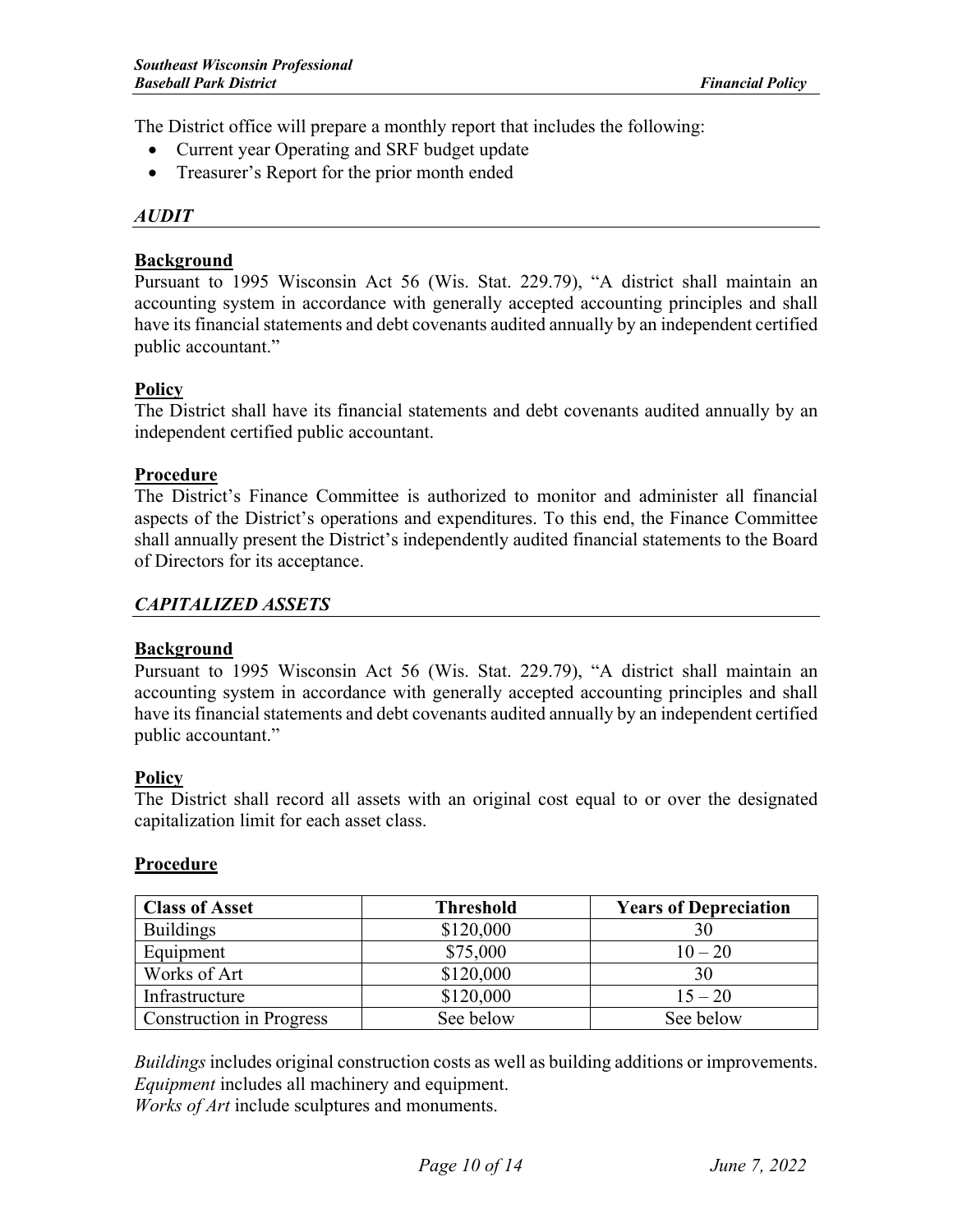*Construction In Progress* includes any land improvement, infrastructure, or building project in progress at year end. Asset costs will be accumulated in this class until such time the project is complete. Upon completion of the project the accumulated total will be moved to the appropriate class and depreciated.

- The original cost to obtain an asset shall including the cost to bring the asset to the location and condition necessary for its intended use.
- If an asset has an original cost greater than or equal to the capitalization limit for its class, but it has a useful life of less than two years, it should be expensed.
- If a group of items are purchased one at a time whose value in aggregate is greater than the capitalization limit for its class but whose individual values are less than the limit, only the items whose individual values are greater than or equal to the limit will be capitalized unless those assets in the aggregate are significant.
- Assets will be depreciated using the straight-line method over the asset's life expectancy. If an alternative depreciation method is more appropriate for a given asset, that method may be used.
- Disposal of an asset will be recorded in the year the asset is no longer owned or controlled by the District.

# *LICENSE PLATE REVENUE*

## **Background**

Pursuant to Wis. Stat. §341.14(6r)(b)13.b, and 20.395(5)(ij), the proceeds from the sale of Brewers specialized license plates shall be deposited into a fund for maintenance and capital improvements.

# **Policy**

Any monies received from the State of Wisconsin related to the issuance of special Milwaukee Brewers license plates shall be deposited into the Maintenance and Capital Improvement Fund.

#### **Procedure**

The District office and the District's Accounting Firm will track revenue received from the State of Wisconsin for the sale of special license plates. Those funds will be deposited into the Maintenance and Capital Improvement Fund.

# *TRAVEL AND RELATED EXPENSE REIMBURSEMENT*

# **Background**

Pursuant to Wis. Stat.  $19.59(1)(g)$ :

- No district board member may accept or retain any transportation, lodging, meals, food or beverage, or reimbursement therefor, except in accordance with this paragraph.
- A district board member may receive and retain reimbursement or payment of actual and reasonable expenses for a published work or for the presentation of a talk or participation in a meeting related to processes, proposals and issues affecting a district if the payment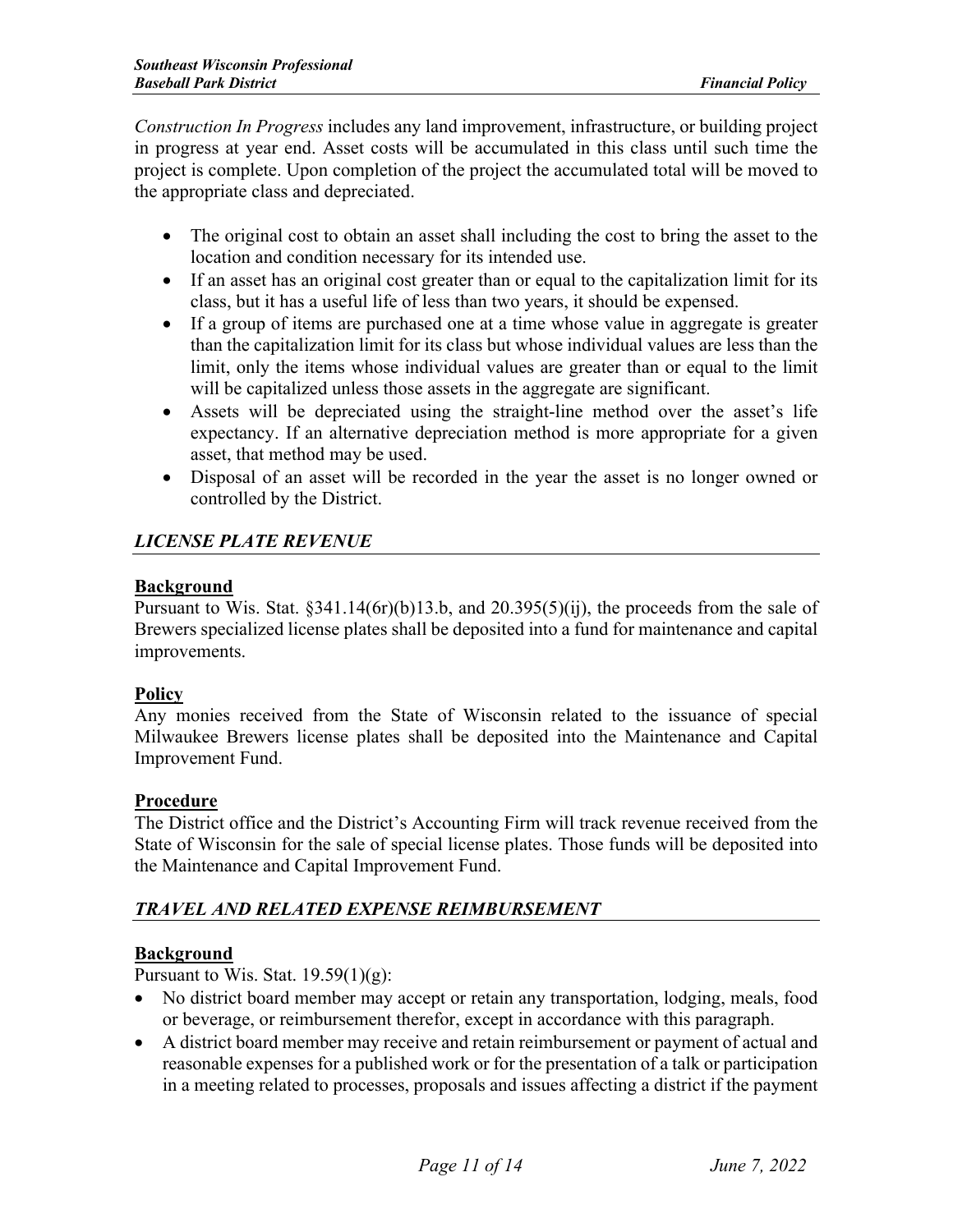or reimbursement is paid or arranged by the organizer of the event or the publisher of the work.

• A district board member may receive and retain from the district or on behalf of the district transportation, lodging, meals, food or beverage, or reimbursement therefor or payment or reimbursement of actual and reasonable costs that the member can show by clear and convincing evidence were incurred or received on behalf of the district and primarily for the benefit of the district and not primarily for the private benefit of the member or any other person.

## **Policy**

District Board members shall only accept or retain transportation, lodging, meals, food or beverage or reimbursement of in accordance with the provisions of 1995 Wisconsin Act 56.

A District Board member may receive and retain reimbursement for payment of actual and reasonable expenses for a published work or for the presentation of a talk or participation in a meeting related to processes, proposals and issues affecting the District if the payment or reimbursement is paid or arranged by the organizer of the event or the publisher of the work.

A District Board member may receive and retain from the District or on behalf of the District, transportation, lodging, meals, food or beverage, or reimbursement or payment of actual and reasonable costs that the member can show by clear and convincing evidence were received on behalf of the District and primarily for the benefit of the District and not primarily for the benefit of the Board member or any other person.

#### **Procedure**

The following paragraphs detail the guidelines and procedures for reimbursement of Board and District Representative travel and related expenses incurred in relation to District business. All requests for reimbursement shall be accompanied by a signed expense report. Travel expense reimbursement must be pre-approved by the Chairperson of the District Board and/or the Executive Director.

#### **Vehicle Expenses**

Mileage expenses shall be reimbursed for the use of personal vehicles for all travel at the maximum rate per mile currently allowed under Federal law. Miles traveled shall be recorded on a District expense report and include the location traveling from, to, and return point.

Other travel expenses for public transportation and/or rental cars shall be reimbursed for District Board members and District Representatives. The appropriate receipts shall be attached to the expense report. District board members and District Representatives shall limit travel expenses to best available rates.

#### **Overnight Lodging**

The District shall reimburse District Board members and District Representatives for all necessary expenses incurred in staying overnight on District business. Requests for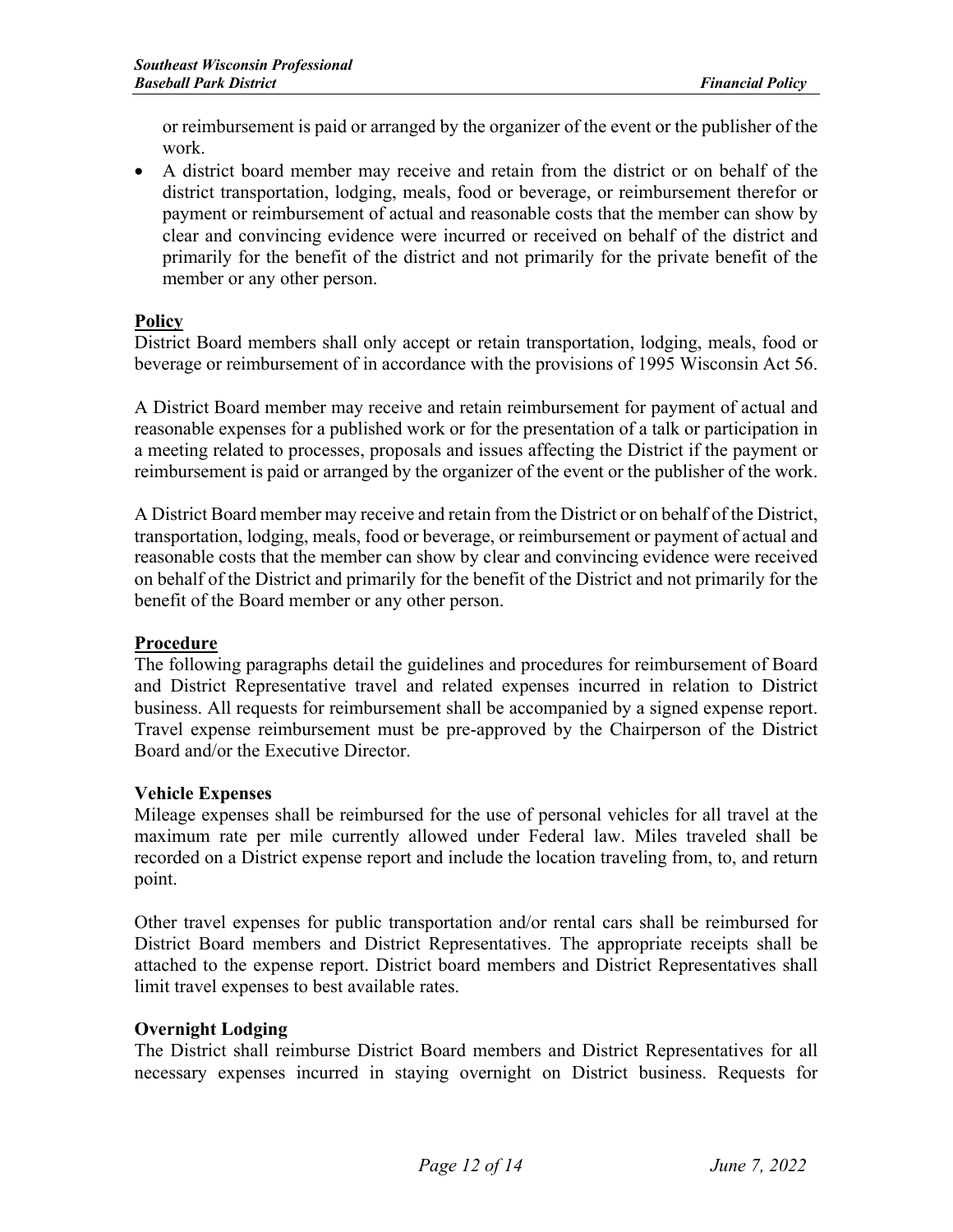reimbursement shall include a receipt and a written description of the business purpose of the trip. Any overnight lodging expenses shall be limited to best available rates.

#### **Meal Reimbursement**

Meal expenses shall be reimbursed for District Board members and District Representatives and guests (where appropriate) as a result of District business. Receipts substantiating claimed expenses shall be attached to the expense report. Requests for reimbursement for business meals shall include a written description of the attendees. All requests for reimbursement shall be accompanied by receipts.

#### **Miscellaneous Reimbursements**

All other reimbursements (tips, taxi, parking fees, etc.) will be reimbursed as part of a signed District expense report. Receipts shall be provided to the greatest extent possible.

#### **Reimbursement For Office Expenses**

Reimbursement shall be made for reasonable office expenses that are incurred in connection with District business.

#### **Expense Reimbursement Payment**

For reimbursement of Vehicle, Overnight Lodging, Meal, Miscellaneous or Office Expenses, District Board members and the District office shall submit a District expense report and receipts. The Executive Director shall determine the reasonableness of all requests for reimbursement. Upon review and approval by the Executive Director, reimbursement of such expenses will conform to the Payment Processing provisions outlined in this policy.

#### *CASH RECEIPTS*

#### **Policy**

The District shall provide for the safe handling of cash received at its office.

#### **Procedure**

- 1. Cash and checks received at the District office are received and recorded in the District's pre-numbered cash receipts book.
- 2. Cash or checks are deposited into the District's bank account.
- 3. The District's Accounting Firm prepares the entry to record cash receipts and transfers in the general ledger from the information detailed in the cash receipts book.
- 4. The District's Accounting Firm reconciles all District bank accounts monthly.